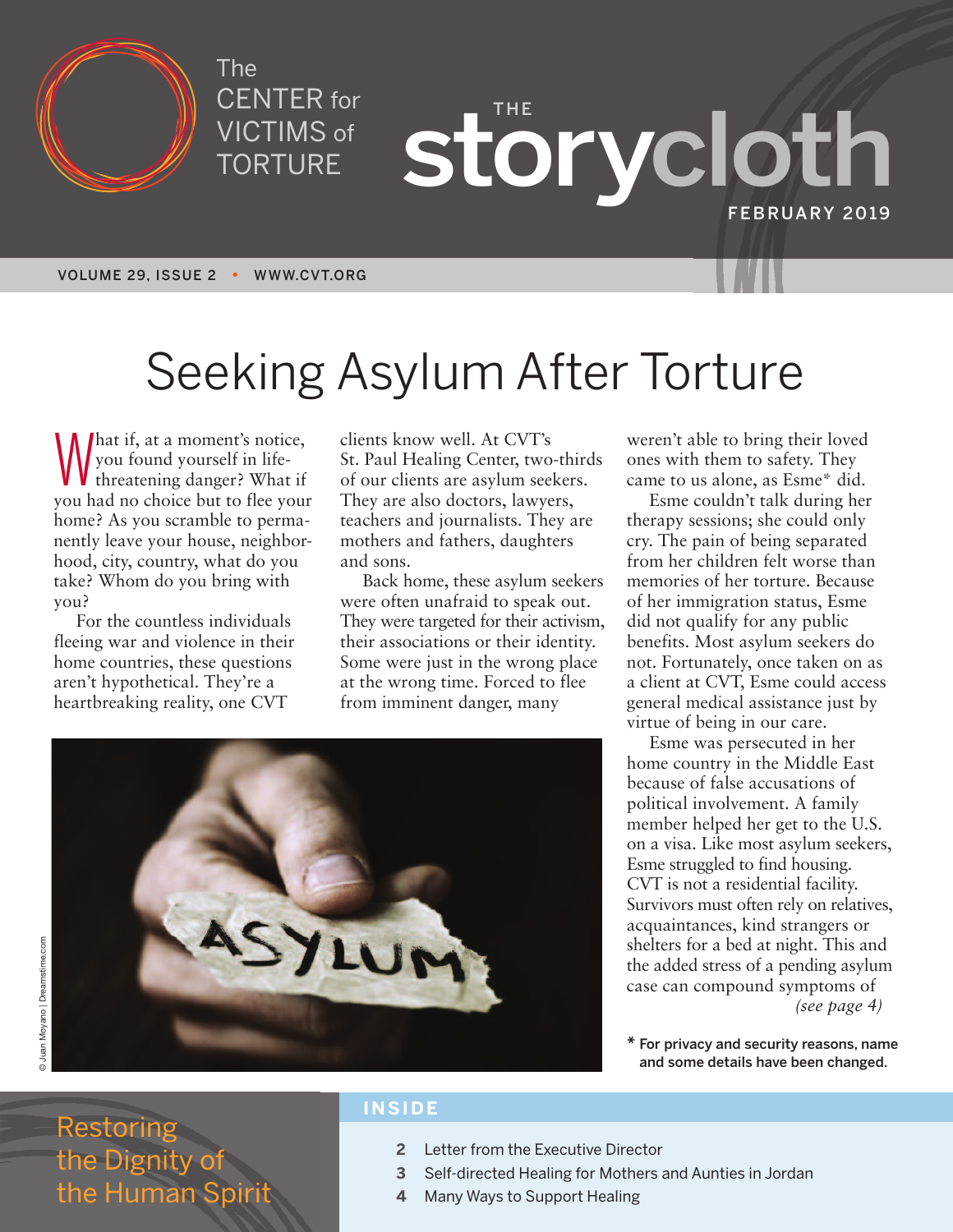### Letter from the Executive Director LULLUI TIUITI LIIU LAUUULIVU DIIUULUI

Dear Friend,

Human rights are for everyone, everywhere. Yet in the United States there is a very methodical shrinking—a major sustained crackdown—on protections for asylum seekers.



**Curt Goering**

People across the globe are fleeing war, violence, dire economic circumstances and torture. Thousands of asylum seekers at our southern border escaped horrific circumstances—gang violence, death squads, rape. They are desperate. They are simply trying to live, and as a result, they are being punished.

If they make it into the U.S., they risk being detained, potentially prosecuted depending on how they entered, and separated from their families. Seeking political asylum isn't a crime—it's a human right. They are legally entitled to apply for asylum and have their claims adjudicated fairly, notwithstanding how they got here.

U.S. law policy and practice must change. CVT's healing care and advocacy is made possible by your generosity and your support today will strengthen our call for the following actions:

- First, law and policymakers must speak out against the false and discriminatory rhetoric that treats asylum seekers as criminals.
- Second, there needs to be vigorous and sustained oversight into the human rights violations that persist at our southern border, followed where appropriate by legislative solutions.
- Third, Congress needs to provide, and government officials then need to effectively spend, sufficient funding to fairly and efficiently resettle refugees and evaluate asylum seekers' claims.
- Fourth, Congress should legislate a smart and humane immigration detention system, one that limits as much as possible the scope and length of detention.
- Fifth, our government needs to put meaningful attention and resources toward addressing the root causes of the global immigration crisis.

We rely on supporters like you to stand with all of the torture survivors, refugees and asylum seekers whose human rights are being denied. Your ongoing commitment allows us to create the change we seek by holding fast to the values and principles we share in our vision for a better world. Thank you for standing with CVT.

With my thanks,

Curt Maina

2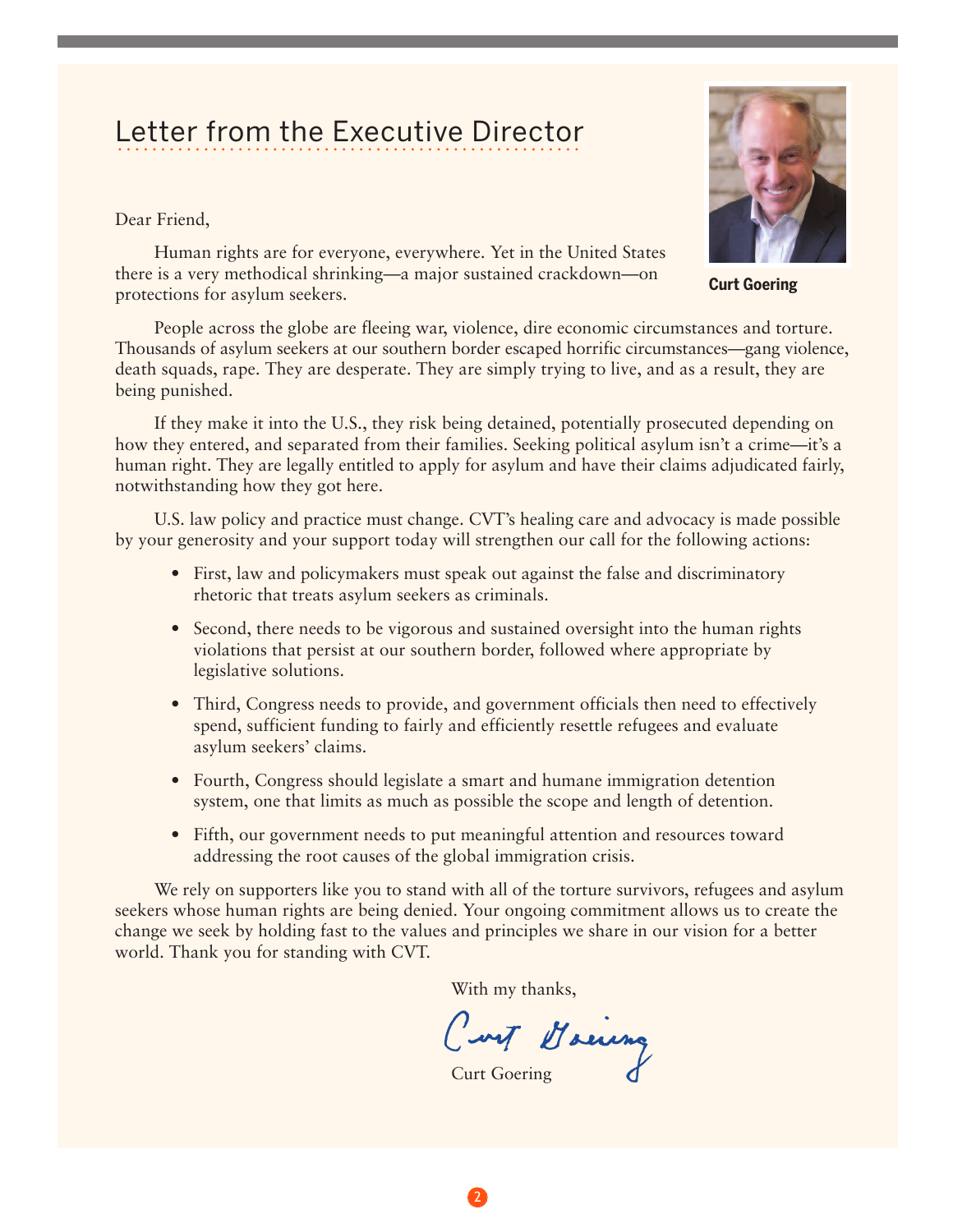## Self-directed Healing for Mothers and Aunties in Jordan

F or the past 70 years, an international non-governmental organization called SOS Children's Villages Jordan has been caring for orphans and children legally deemed abandoned. In three Jordanian villages a full-time caregiver—a "mother"—is assigned to look after a household of five to seven children with another woman, an "auntie," serving as a relief caregiver.

CVT Jordan recently offered a three-hour self-care workshop for 16 mothers and aunties in Amman. Topics included ergonomics education, physical exercises, pain education and relaxation techniques. "For these women, self-care is such a unique concept," said Physiotherapist Farah Al Dweik, who led the training with a small team of other CVT physiotherapists

and an interpreter. "Most of the activities the mothers and aunties do are related to caregiving and their children. It was a new experience for most of them to focus solely on themselves."

Prior to the workshop, participants completed a needs assessment to give staff a better idea of how to arrange the sessions. Needs among the mothers and aunties were extremely high. Farah was stunned. It was clear that they weren't taking care of themselves, choosing instead to invest their energy in the children. Farah and her supervisor adjusted the workshop materials accordingly and developed a plan to teach simple self-care strategies and coping skills.

When the workshop concluded, participants were emotional. Exploring the relationship between

3

their bodies and minds was a new experience for many, and for some, a revelation. Farah disseminated materials outlining the concepts and exercises covered during the workshop, so mothers and aunties could embark on their own selfdirected wellness journeys.

The experience was unforgettable for Farah and one she hopes to repeat soon. "I'm passionate about building external capacity," she said. "Providing self-care workshops and building partnerships with national organizations and NGOs is an important goal for CVT Jordan." Bringing hope and self-directed healing to women who give so much of themselves was a successful and invaluable step in that process.



*Funding for CVT's work in Jordan is provided by the United States Department of State's Bureau of Population, Refugees and Migration and the United Nations Voluntary Fund for Victims of Torture.*

Photo © Kristin Lucas